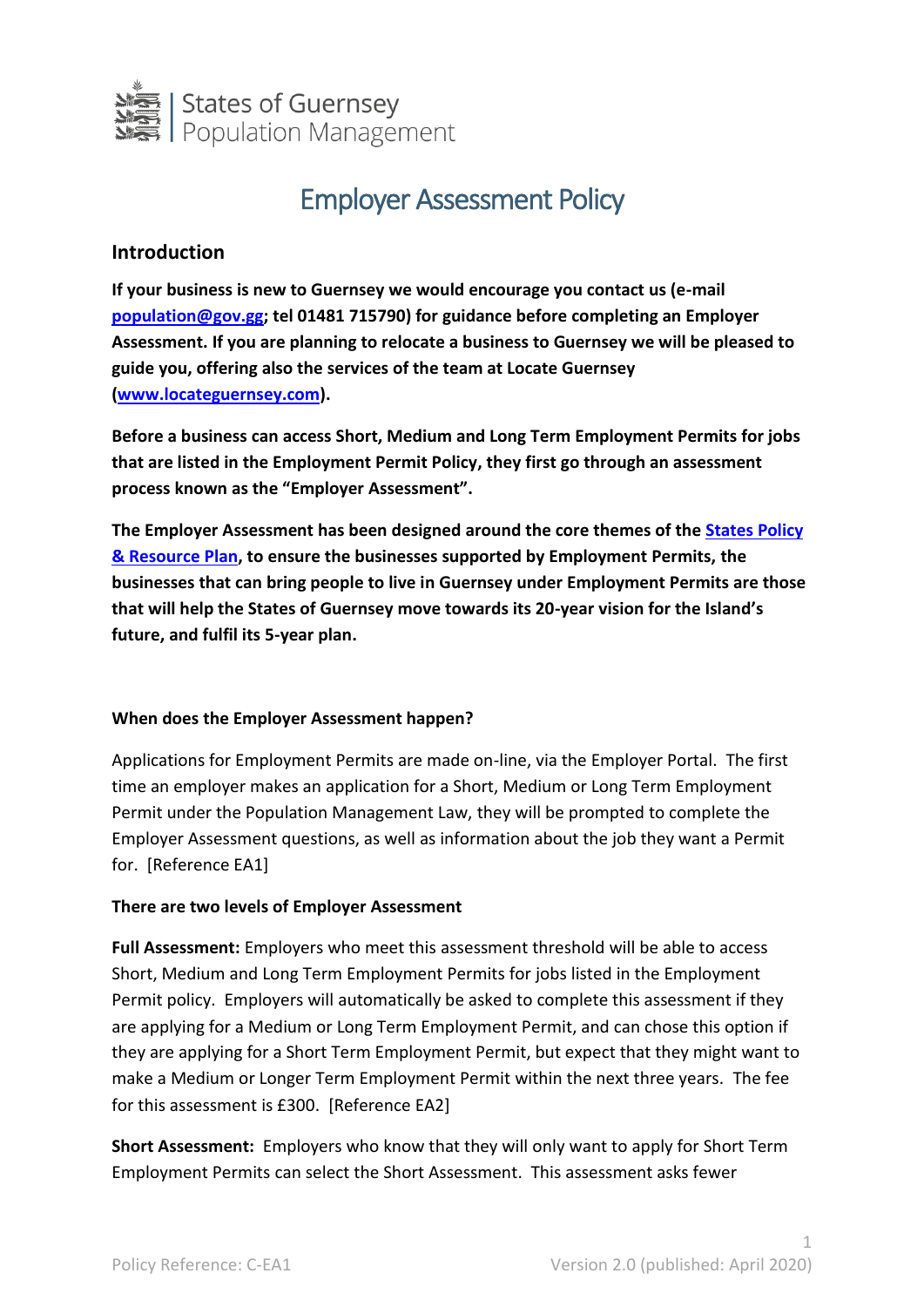questions than the Full Assessment, and the assessment threshold is lower. The fee for this assessment is £60. [Reference EA3]

## **How does the Employer Assessment work?**

The Assessment starts by asking employers to confirm they understand, and comply with:

- [The Minimum Wage \(Guernsey\) Law, 2009](http://www.guernseylegalresources.gg/CHttpHandler.ashx?id=71457&p=0) (and relevant Regulations); and
- [The Conditions of Employment \(Guernsey\) Law, 1985](http://www.guernseylegalresources.gg/CHttpHandler.ashx?id=71445&p=0)

This is to make sure Guernsey employers are aware of, and comply with their legal responsibilities to their employees.

The Assessment then asks questions relating to the following 4 areas, and, based on the responses, the business is 'scored' out of a maximum of 5 points in each area. At the end of the assessment, if the business has at least 12 points, it will reach the Full Assessment threshold [Reference EA4], if it has at least 4 points it will reach the Short Assessment threshold. [Reference EA5]

#### **The Employer Assessment areas**

**Business activity** – we need to understand what the business does, and how its activities fit in with other business activities in Guernsey. The questions are designed to help us assess how closely the activity of the business aligns with, and supports the fulfilment of, the States strategic objectives, as set out in the **Policy & Resource Plan**.

Businesses will be classified, and scored, as follows:

| <b>Classification</b>                                     | <b>Score</b> |
|-----------------------------------------------------------|--------------|
| High Value Economic Generators                            | 5 points     |
| Supporting businesses making an essential contribution to | 5 points     |
| the operation of High Value Economic Generators           |              |
| Essential Island / community businesses                   | 5 points     |
| Other supporting businesses                               | 3 points     |
| All other businesses                                      | 1 point      |

**Direct economic benefits** – we assess the direct economic benefit (the money) that stays in Guernsey because the business operates here. We do this so that we can understand how the business helps the States to fulfil its strategic economic objectives. To be able to compare businesses of differing sizes, we also ask employers to tell us how many full-time equivalent (FTE) employees they have, so that we can divide the direct economic benefits by the number of (FTE) employees and produce a score that is fair, even though the size of the businesses will vary.

| Direct economic benefit<br>per (full-time equivalent) employee |          |  |
|----------------------------------------------------------------|----------|--|
| $ $ £300,000+                                                  | 5 points |  |
| E200,000 - £299,999                                            | 4 points |  |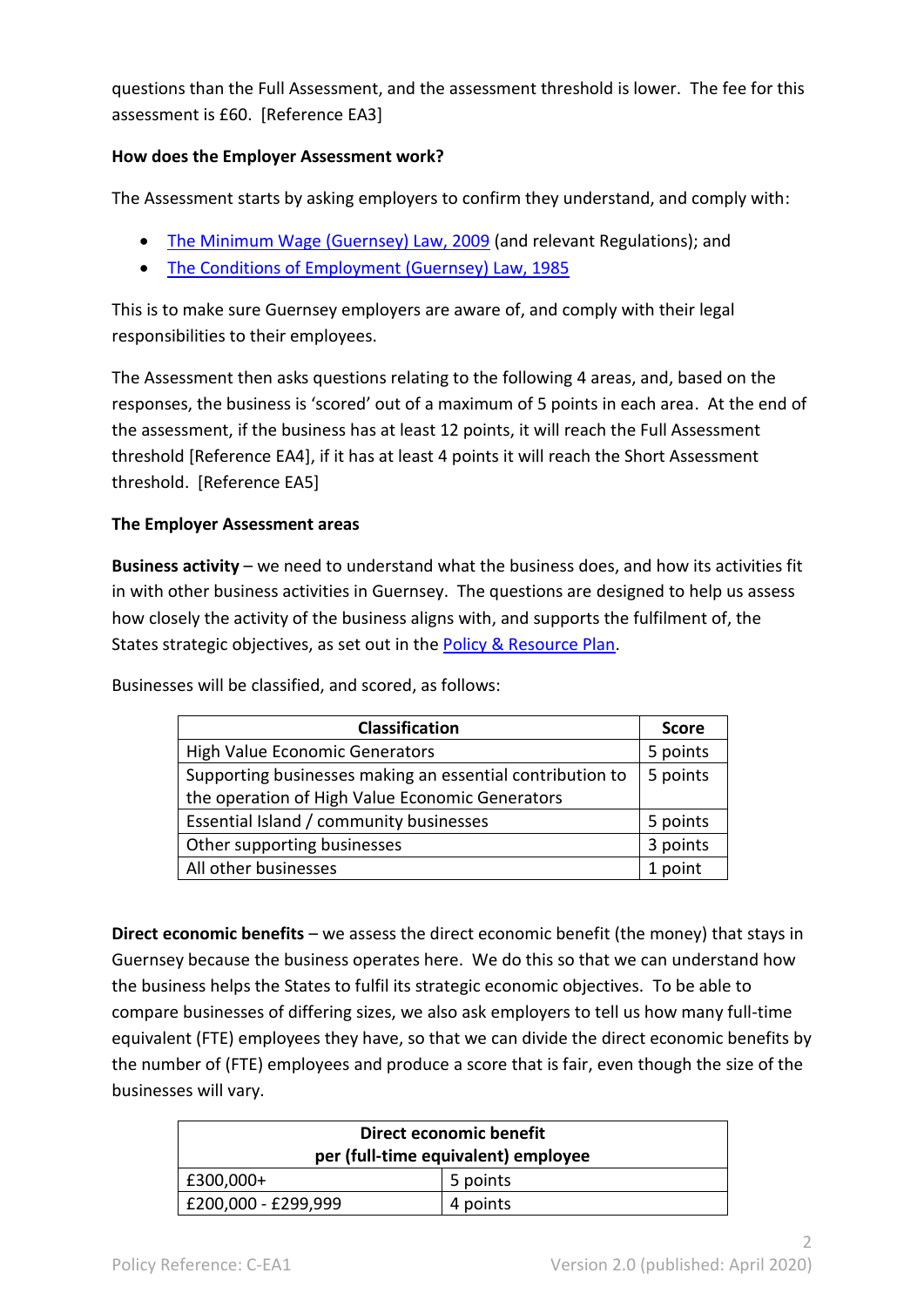| E100,000 - £199,999   | 3 points |
|-----------------------|----------|
| $ E50,000 - E99,999 $ | 1 point  |
| Up to $£49,999$       | 0 points |

**Environmental & reputational impact** – Guernsey is small island, and we strive to nurture and respect our natural environment. We also have an international reputation as a worldclass financial services centre, holiday destination, and an attractive place to live to protect. Because of this, we want to be sure businesses operating here do not pose significant environmental or reputational risks, and that any risks that do exist are being well managed. The questions help us assess this, and the resultant scoring is:

| <b>Environmental &amp; reputational impact</b>   |                |  |
|--------------------------------------------------|----------------|--|
| Enhance                                          | 5 points       |  |
| Maintain current position                        | 3 points       |  |
| Neutral impact                                   | 0 points       |  |
| Low risk / low negative impact                   | minus 3 points |  |
| High risk / evidence of existing negative impact | minus 5 points |  |

**Employees & the community** – we know that many businesses offer training and development to their employees, and also support their local community. These things help to make sure the Island continues to develop a skilled workforce, and that we live in a caring and inclusive society. These are key themes of the [Policy & Resource Plan.](https://gov.gg/policyandresourceplan) The questions help us assess this, and the resultant scoring is based on the strength of the business's contribution towards the development of its employees, and the extent of its contribution to supporting the local community.

| <b>Employees &amp; the community</b> |          |  |
|--------------------------------------|----------|--|
| Strong contribution                  | 5 points |  |
| Limited contribution                 | 3 points |  |
| Very limited contribution            | 1 point  |  |
| No evidence of any contribution      | 0 points |  |

# **What happens if the Employer Assessment Threshold isn't met?**

If the business doesn't meet the assessment threshold, we will explain how and why we have reached that decision. We will explain what you should do if you think we've got the assessment scoring wrong. [Reference EA6]

You can still apply for Employment Permits if you don't reach the assessment threshold, but you will not be able to automatically access Permits for jobs listed in the Employment Permit Policy. This means we will assess each Employment Permit Application you make on a case-by-case basis. [Reference EA7]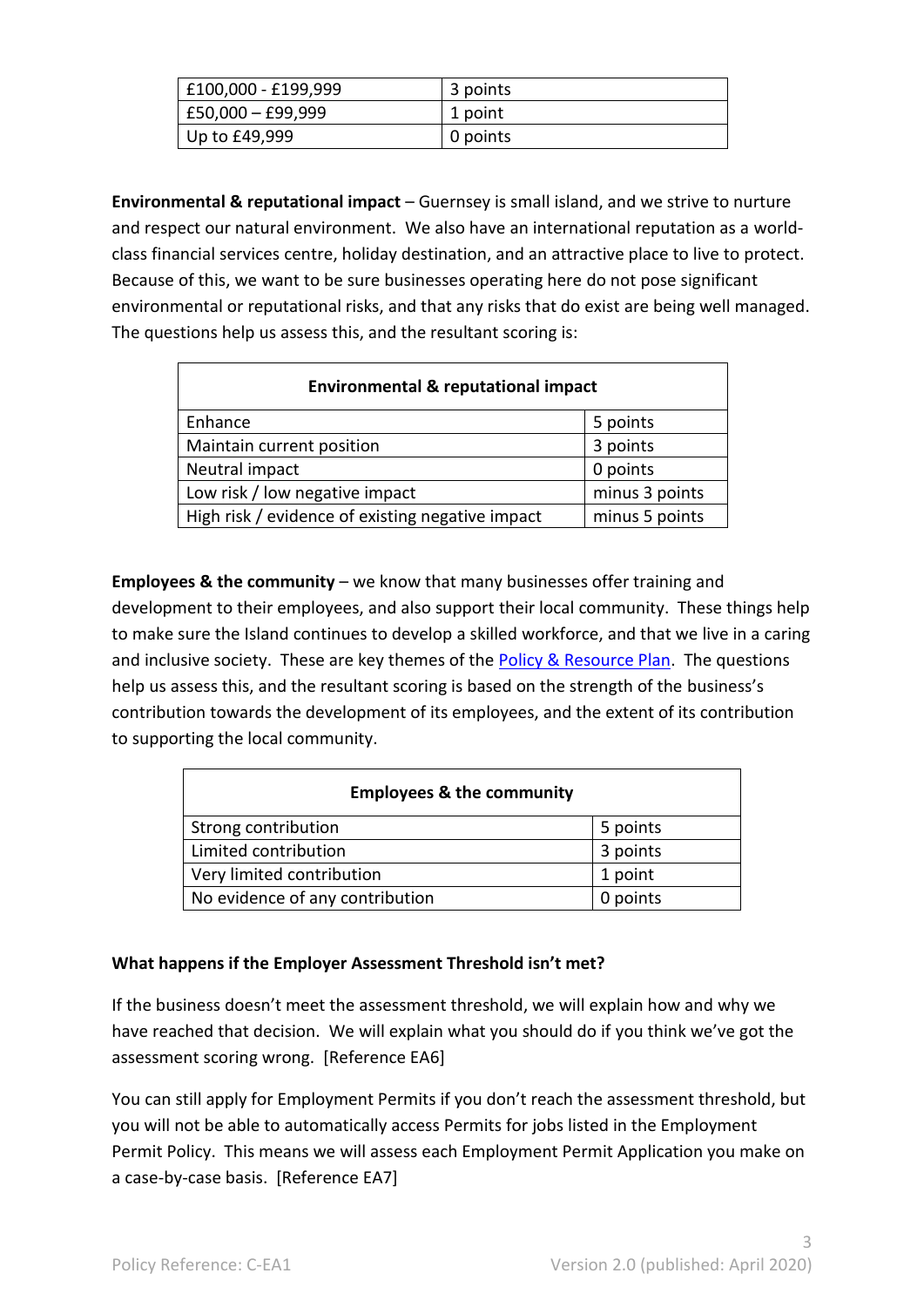Don't forget that if people live in Open Market Part A or Part D housing, they don't need an Employment Permit to be able to work for you.

# **The questions**

We think it's helpful for you to know in advance the questions asked in the employer assessment, so we've listed them here. After each question, we show (in brackets) if the question is asked on the Full Assessment or the Short Assessment.

## **Business activity**

Please give us a short description of your business so that we can understand what it does. Also explain plans for the future, so we understand how the business might grow. (Full & Short Assessment)

If this is a new business to Guernsey, please upload a business plan. (Full & Short Assessment)

Please describe how your business is essential to Guernsey even if there are already similar businesses here. (Full Assessment)

Please describe how your business supports other local business activities and/or Guernsey's infrastructure. (Full Assessment)

Please describe how the business creates additional revenue for other Guernsey-based businesses or institutions.

(This might be by renting premises or vehicles; buying goods and services in Guernsey; banking with, or investing through, Guernsey-based institutions.) (Full Assessment)

# **Direct economic benefits**

(Based on the most recent year of trading – or projections for the next year if the business is new)

Turnover; Total operating expenses; Extraordinary expenses; Profits distributed to Guernsey-resident equity owners; Profits retained in the Guernsey business; Direct tax on profits paid to the States of Guernsey; Expenditure on Guernsey-based staff (salaries, training etc.); Expenditure on other goods and services etc. in Guernsey; Total number of Guernsey-based employees (full-time equivalents); New capital invested in the business. (Full Assessment)

Turnover; Direct tax on profits paid to the States of Guernsey; Expenditure on Guernseybased staff (salaries, training etc.); Expenditure on other goods and services etc. in Guernsey; Total number of Guernsey-based employees (full-time equivalents). (Short Assessment)